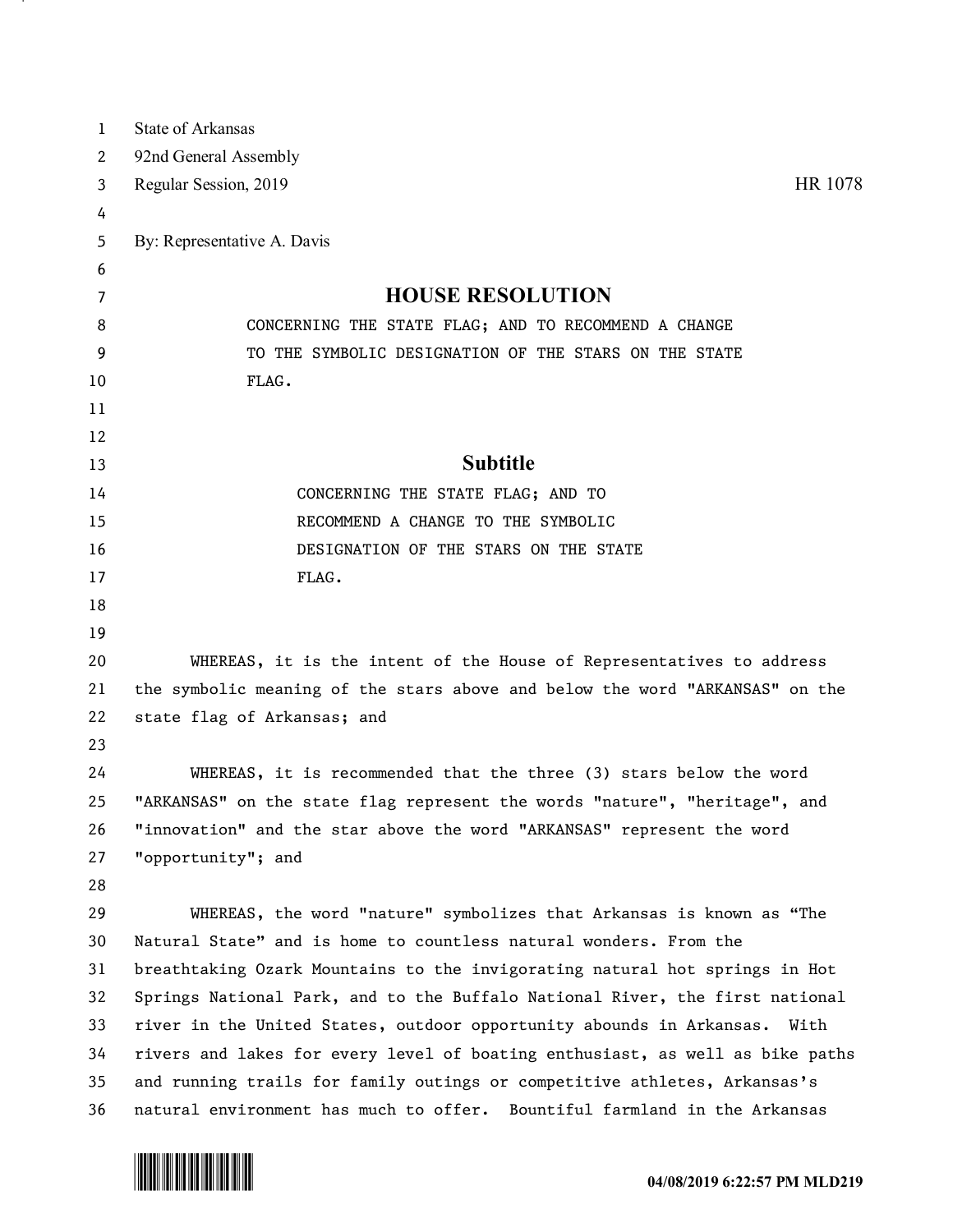Delta produces a quality food supply that sustains Arkansas's neighbors and the rest of the world. Arkansans take pride in the stewardship of the state's natural resources, which will preserve this tradition for generations to come. Fishing is productive in our numerous lakes and rivers, and hunting thrives in Arkansas when flooded rice fields become home for flocks of migratory waterfowl in the winter. From flatlands to mountain ranges, Arkansas's geographic diversity lends itself to quality of life activities specific to the place Arkansans call home; and

 WHEREAS, the word "heritage" symbolizes that Arkansas is rich in history and steeped in culture, and Arkansans are proud of what makes them who they are. Traditions are reflected all across the state, from the homes of a President of the United States to the sites where historical advances were made for civil rights. The Louisiana Purchase State Park shows where Arkansas began as a part of the United States, and the world-renowned art museums show where Arkansas is going. A philanthropic spirit is apparent from community engagement in larger cities to generous involvement in rural towns that are the heartbeat of Arkansas. Arkansans proudly share a giving and serving spirit displayed in service to the United States; and 

 WHEREAS, the word "innovation" symbolizes that Arkansas leads the way in innovation. For generations a leader in retail, trucking, banking, and agriculture, Arkansas is leading the country to the future in coding and technology. Coupled with the state's groundbreaking initiative to emphasize computer science for every public school student in the state, Arkansas businesses are paving the way for future success in the state; and 

 WHEREAS, the word "opportunity" symbolizes that Arkansas is truly the "Land of Opportunity". Arkansans build upon the rich traditions of the state's heritage in order to create a strong future. Arkansans value the natural beauty of the state and the opportunities it provides for family togetherness and personal growth. Arkansans move forward with innovation to create a powerful future for all Arkansans. Through Arkansas's heritage, nature, and innovation, the state provides opportunity for all who call it home,